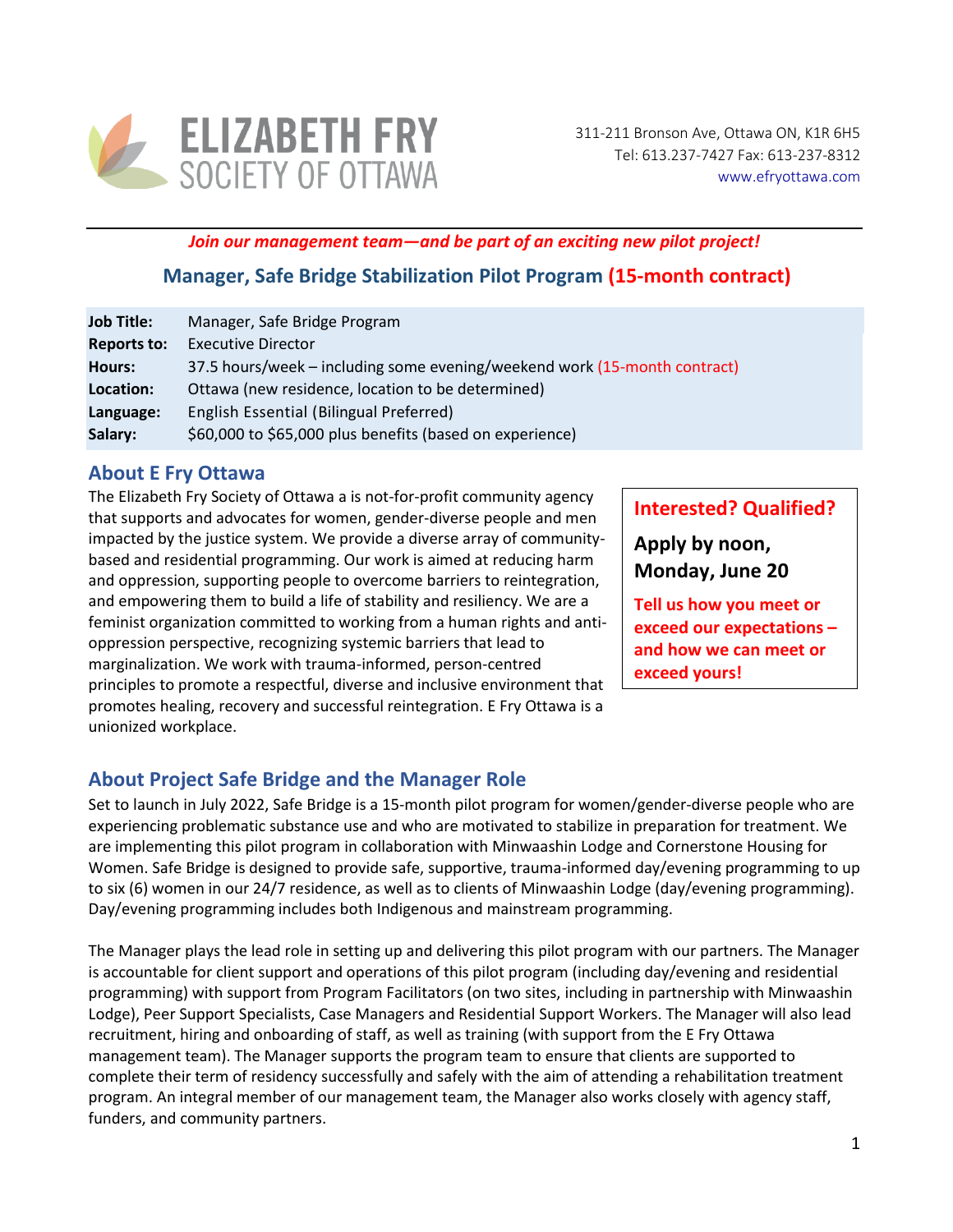This is a demanding role that involves excellent leadership and collaboration, judgment and decision-making to balance support with safety, as well as overseeing support to clients who may be facing challenging situations and experiencing impacts of trauma.

### **Core Responsibilities**

### **Client and Operations-related Responsibilities and Accountability**

- **Plan, organize and direct set-up of community residential facility in collaboration with the E Fry** management team, set-up residential site with required furnishings, site security etc.
- **Develop program manual and residential agreement handbook** in collaboration with the E Fry management team, develop service delivery/program priorities, standards and policies for residence based on identified needs.
- **Example 1 Lead the set-up of the residential and day/evening programs** in collaboration with the E Fry management team and management of Minwaashin Lodge and Cornerstone Housing for Women. **Collaborate with Minwaashin Lodge and Cornerstone** on the delivery of Project Safe Bridge and to provide quality control, contract monitoring, reporting and program development.
- **Manage client referrals and applications** ensure timely decisions regarding acceptance, retention and, if required, terminations of residencies with the goal of maximizing capacity in fulfillment of our mission. The Manager provides leadership and advice to the Executive Director on strategic decisions regarding residents and operations, in alignment with our mission and values.
- Manage operations of residence –including making operational decisions to ensure the safety and security of staff and residents, and efficient operations, in alignment with regulatory requirements and budgets.
- **Collaborate with the Manager of Community Programs and Services** to ensure alignment of residential and day/evening programming with existing programs of E Fry Ottawa and Minwaashin Lodge.
- **EXTER Advocate for residents** and support them to meet goals and needs, using a trauma-informed approach.
- **Support program staff and work directly with clients** provide structure and support to women and gender-diverse people in early recovery seeking stable long-term healing from problematic substance use.
- **Participate in phone support rotation**, and if/as needed, cover shifts/provide support to on-duty staff.

#### **Staff-related Responsibilities and Accountabilities**

- Oversee performance of residential staff and E Fry Ottawa day/evening program staff provide training, support and direction, and identify/help resolve issues as they arise.
- **Make residential staffing decisions** (hiring, terminating employment, discipline, leave) to ensure effective, safe, and efficient operations and client support.
- **Lead probationary reviews and address performance issues,** including determining and communicating staff development requirements.

#### **Other Responsibilities**

- **Build new/strengthen existing partnerships for supporting/supplementary services, including detox and treatment** to support clients during and following stabilization.
- **Collaborate with E Fry Ottawa management team** on high-stakes decisions and action plans.
- **Collect, maintain, and submit statistics and information from day/evening and residential programming**  to the Executive Director and directly to funders, as needed.
- **Carry out other duties** as assigned by the Executive Director.